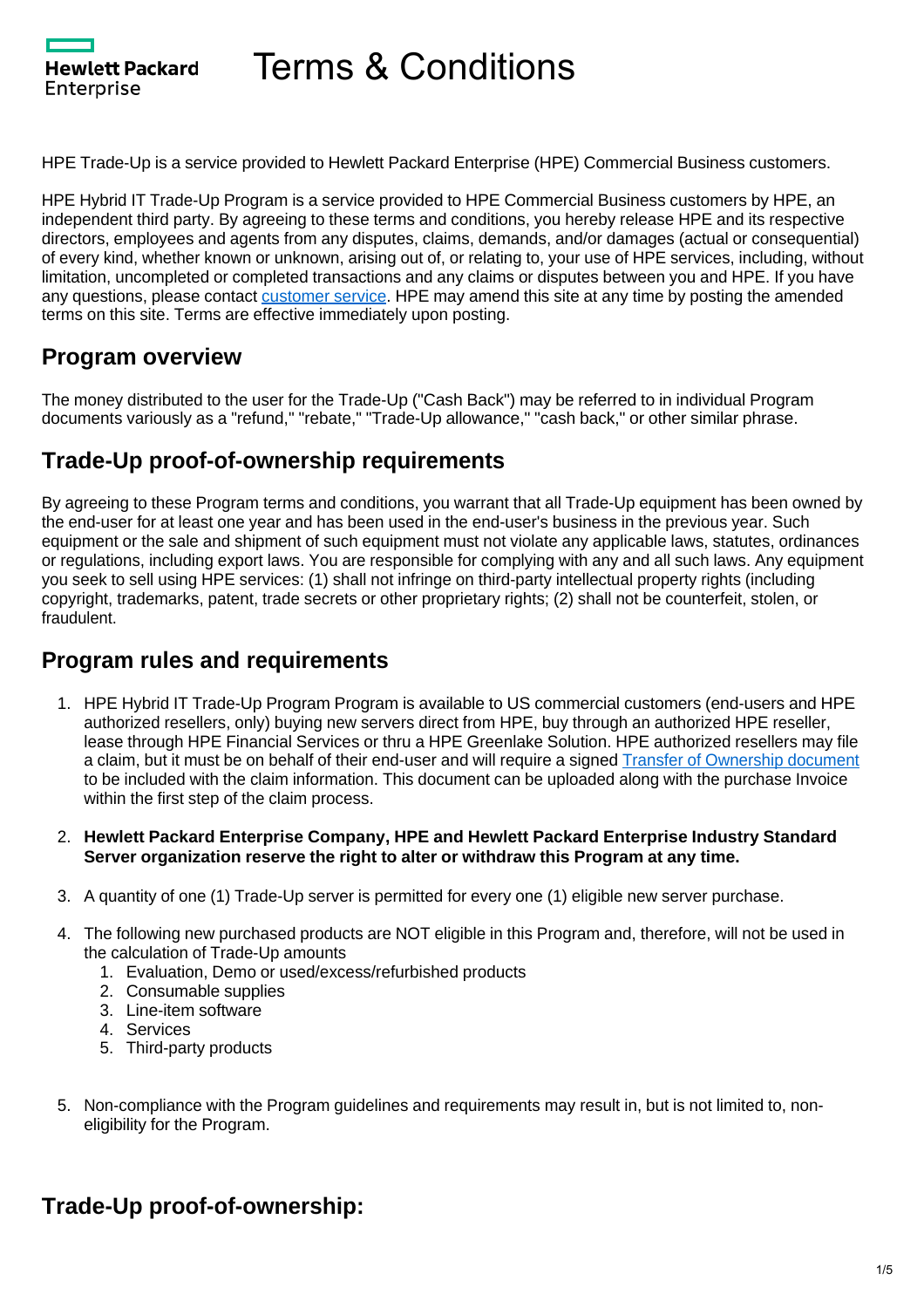**Hewlett Packard** Enterprise

All Trade-Up equipment must have been originally purchased and currently located in the United States. The Customer must represent that it holds free and clear title to the equipment. The Customer must have used the server for its own business purposes and be the original warranty holder and not a leasing company, brokerage house or agent thereof.

## **Program steps and timing:**

A Trade-Up cash back quote is only obtained when the end-user or HPE authorized reseller (whichever is the "Cash Back Designee") registers online and/or submits all required information. At that time a quote number is assigned.

- a. Complete the online request form if you have fewer than 5 servers. To request a quote for 5 or more servers please contact [customer service.](https://promotions.ext.hpe.com/WMCF.Web/us/en/promotion/25005/Support/?ocugid=25005)
- b. If your request will require a pickup at more than one location, you will need to enter a separate claim for each pickup location.
- c. In order to be eligible for the HPE Hybrid IT Trade-Up Program, the End-User must purchase qualifying new HPE replacement servers within 90 days before the date of this quote. The purchase Invoice must contain the following items: name and address of the End-user customer, name and address of Channel Partner (if not purchased from HPE), model and serial number of the qualifying new HPE units.If you have not purchased your new HPE Server, you may investigate the potential Trade-Up amount by sending the Trade-Up and HPE Server information to [customer service](https://promotions.ext.hpe.com/WMCF.Web/us/en/promotion/25005/Support/?ocugid=25005).
- d. To submit a claim, select Start the Trade-Up process and complete the online process.
- e. You will be sent a Registration Confirmation email. Your request will then be reviewed and Trade-Up amount determined.
- f. If approved, you will be sent a Registration Approval email which will provide your Trade-Up amount. Also, you will be given a link to accept your Trade-Up amount, verify your pickup address, and confirm the mailing address for the check.
- g. Once the you've finished the online process, you will be sent a Confirmation email. The claim number listed in this Confirmation Email will now identify your claim thru the rest of the process.
- h. Next, you will be sent a Collection of Trade-Up Equipment email which contains an Excel file. Please complete the Excel file with information around the pickup of your Trade-Up unit(s) and email back to us.
- i. Your pickup information will be forwarded to our Logistics team and an RMA# assigned to your pickup request.
- j. The carrier assigned to your pickup request will work with the site contact to setup a pickup date and time. The pickup of the Trade-Up unit(s) must take place within 90 days of the Trade-Up quote.
- k. Once the Trade-Up unit(s) have been received, payment will be issued via Trade-Up cash back check within 45 days.
- l. As this is a Program for Commercial Business customers (not individual consumers), all payments must be made to a Company and not an individual.
- m. The company accepting these Program Terms and Conditions must be the one making the Trade-Up cash back claim. The Trade-Up cash back check will be made out to the Cash Back Designee only.
- n. HPE will send you a Trade-Up Cash Back check for your product based on the used value it assigns to your product taking into account the product's present condition. You must state your Trade-Up product's condition accurately and to the best of your ability based on the guidelines posted on the site. HPE will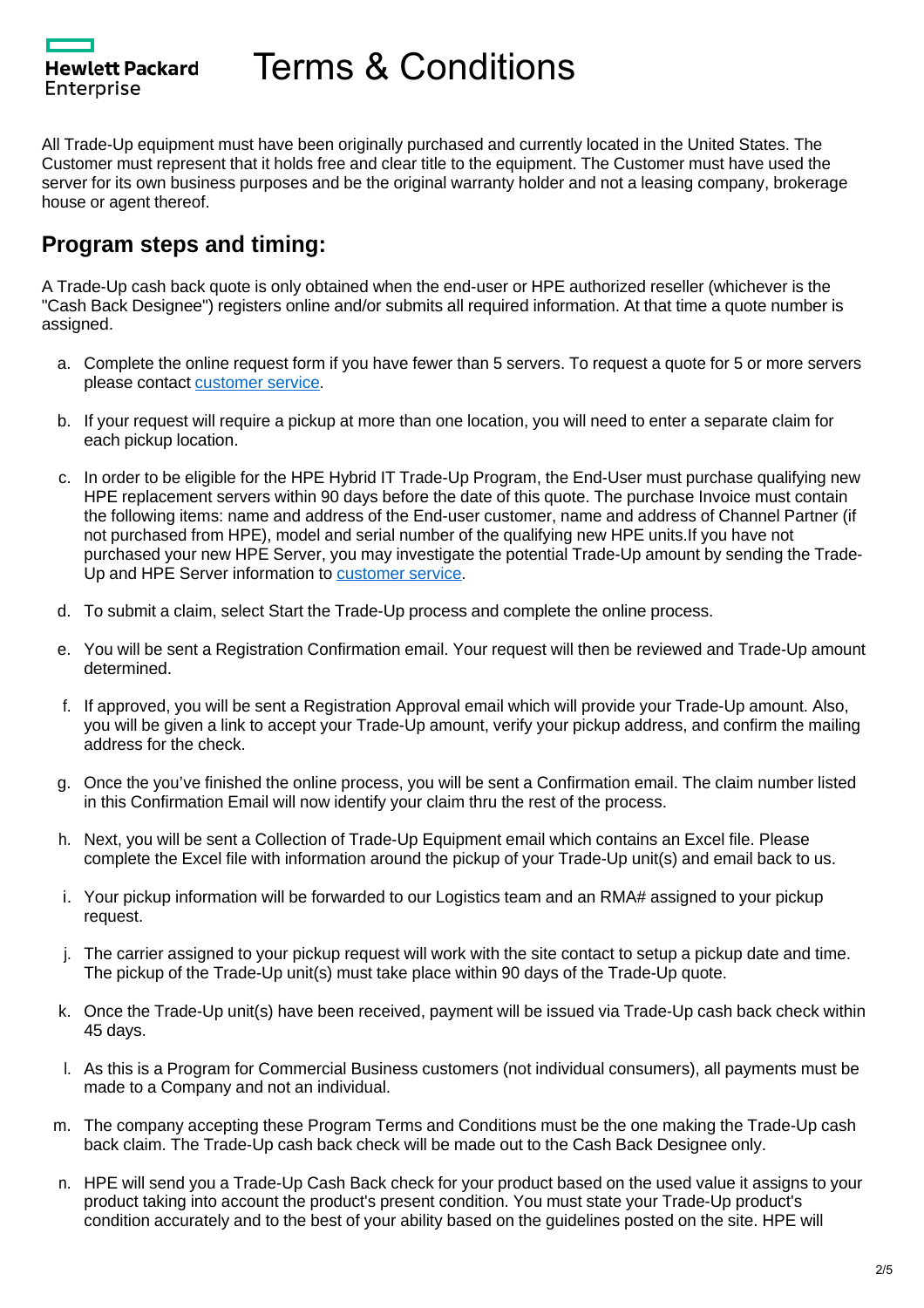**Hewlett Packard** Enterprise

perform an inspection upon receipt of your product. If the product's condition differs materially from that which you described, HPE reserves the right to re-price your Trade-Up using the same condition parameters originally available to you.

# **Trade-Up pickup and delivery:**

- 1. The customer is required to prepare the Trade-Up for shipment. This includes securing the Trade-Up equipment either in boxes or on pallets (as directed by Trade-Up Headquarters) for pick-up at a loading dock by our designated delivery carrier. The customer must complete de-installation of the used equipment.
- 2. You agree to remove all data from your current product before shipping it. You are responsible for removing all data, including without limitation, any personally identifiable information or protected healthcare information, from your current product before shipping it. By sending HPE your product, you agree to release HPE from any claim as to the data stored in such product, or in any media or data storage device included with any product that you send to HPE, and for the security, integrity, confidentiality, disclosure or use of any such data. HPE and HPE will not be responsible for securing, protecting, keeping secret or otherwise managing any form of data or information that is stored on or otherwise contained in any product that you send to HPE (including any computer hard drive, ROM, CD-ROM, disk or other storage media of any form).
- 3. HPE will pay the Trade-Up shipping costs subject to 1 above (quantity limits may apply).
- 4. The Trade-Up products must be located in the U.S.
- 5. Partial returns invalidate the quoted Trade-Up cash back amount. HPE will not be required to honor quoted Trade-Up cash back amounts on equipment that is returned beyond the date specified on the Trade-Up Agreement.

# **Receipt and validation of Trade-Ups by HPE:**

- 1. **HPE shall not be responsible for the loss, safekeeping, or maintenance in confidence of any data resident on the Trade-Up products.**
- 2. The Trade-Up product serial number, model number, its configuration and condition must match what was provided to HPE according to the Trade-Up Program instructions. If they do not match, HPE reserves the right to recalculate the Trade-Up cash back quote value or return the Trade-Up product, if possible. If the product is returned, the Cash Back Designee will be responsible for any and all associated shipping costs.
- 3. **The Trade-Up products must be complete and in good working condition.** "Complete" means that the Trade-Up products will include, at a minimum, all hardware, software and component parts and copies of all applicable license(s) needed for the Trade-Up products to execute a POST (Power On Self Test). "Good working condition" means that, at a minimum, all parts of the Trade-Up products will operate in accordance with their specifications.
- 4. Upon receipt and prior to issuance of any cash back, all Trade-Up products are subject to inspection and acceptance by HPE per sections (2) and (3). If Trade-Up products are not delivered to HPE within the timeframe as set forth above, or are not delivered to HPE "Complete" (defined as including all components as listed in the Trade-Up Agreement) and in "good working condition" (defined as successfully booting and executing a POST – power-on self-test), HPE reserves the right to recalculate the Trade-Up cash back value or return the Trade-Up product to the customer, if possible. If the product is returned to the customer, the Cash Back Designee will be responsible for any and all associated shipping costs.
- 5. The end-user and HPE authorized reseller (if the reseller is the Cash Back Designee) each warrants that the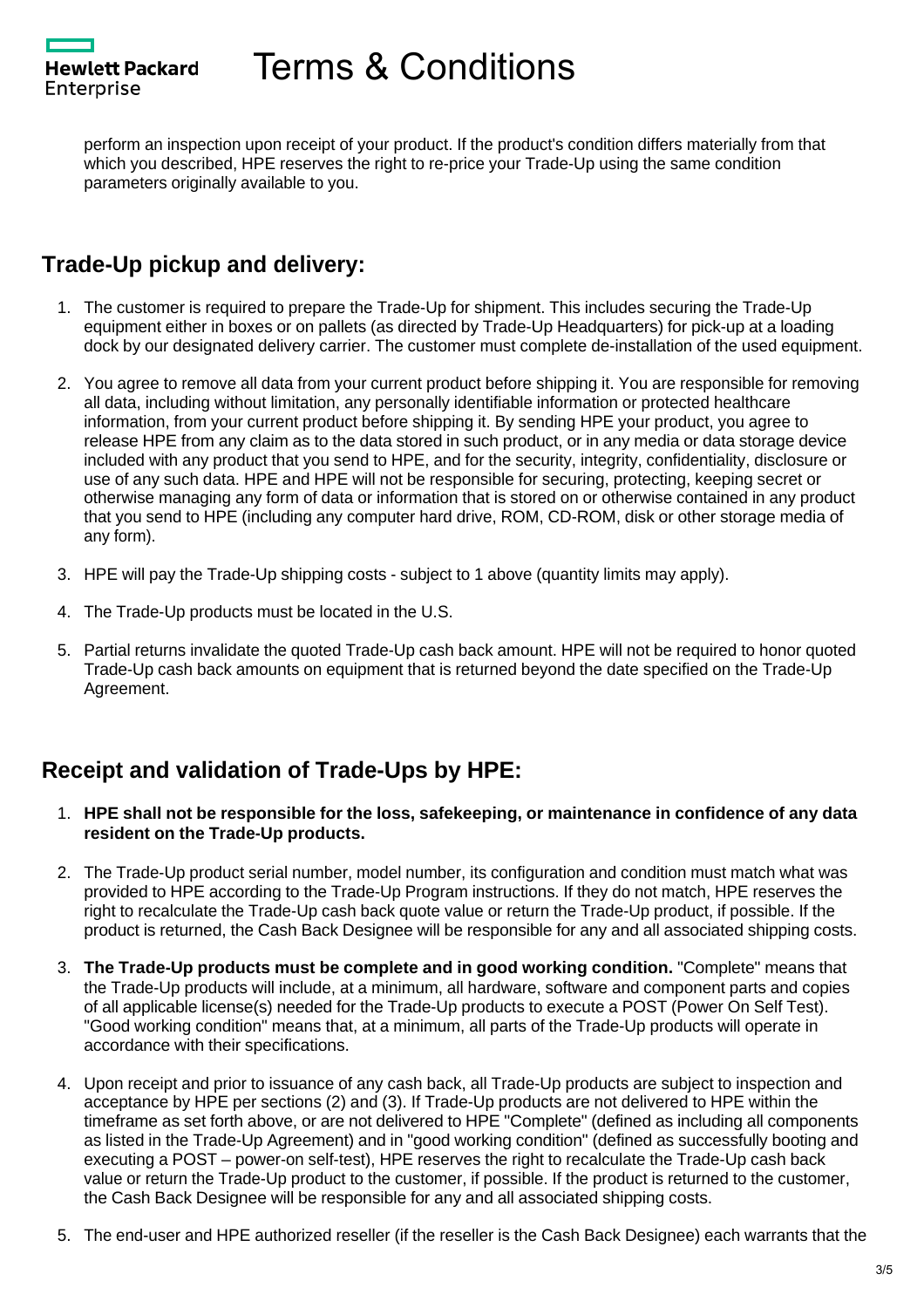Hewlett Packard Enterprise

Trade-Up products are free of any liens or encumbrances, including third-party software which may not be transferred or for which royalties are due. The end-user and HPE authorized reseller each shall indemnify HPE from all claims or losses sustained by HPE as a result of any breach of this warranty.

- 6. Risk of loss for the Trade-Up products shall remain with the end-user or HPE authorized reseller (as determined between end-user and HPE authorized reseller) until delivery of the same to HPE's designated carrier.
- 7. The delivery of the Trade-Up products to HPE's carrier shall be final and effective to transfer title of such products to HPE free and clear of all liens and other encumbrances. No Trade-Up products or any part thereof will be returned to the customer.
- 8. Title of the Trade-Up product passes at the earlier of either the Cash Back Designee receiving the Trade-Up cash back or HPE's carrier has picked up the Trade-Up product.

## **Transmission errors:**

HPE makes every effort to ensure the accuracy of all information that you receive in relation to your Trade-Up product. In the event of typographical errors, technical inaccuracies, or product pricing errors or omissions, HPE reserves the right to correct the error within seven calendar days of the trade. If HPE corrects the error, HPE will provide you with the following options: (1) to proceed with the transaction based on the corrected information; or (2) to cancel your transaction, in which case HPE will promptly send the Trade-Up product back (if possible) or replace it with like product (i.e., similar make, model and condition).

## **Fraudulent claims:**

Submitting false claims for Program benefits will disqualify end-user's or HPE authorized reseller's claim, make end-user or HPE authorized reseller ineligible for future participation in HPE Programs, and may subject end-user or HPE authorized reseller to civil liability or criminal prosecution.

## **Program changes or termination:**

This Program is subject to change or termination at any time, without notice, by Hewlett Packard Enterprise Company. All Trade-Up transactions are subject to the approval of Hewlett Packard Enterprise.

These terms and conditions are governed by and construed in accordance with US law, and no conflict of laws provisions of any jurisdiction will apply to these terms and conditions. By agreeing to these terms and conditions, you agree that any action at law or in equity arising out of or relating to these terms and conditions will be filed only in state or federal court located in US and you hereby irrevocably and unconditionally consent and submit to the exclusive jurisdiction of such courts over any suit, action or proceeding arising out of these terms and conditions.

#### **Accelerated Server Trade-Up Program Supplemental Program to the HPE Hybrid IT Trade-Up Program for U.S.**

This Accelerated Server Trade-Up Program terms constitute a supplement to the HPE Hybrid IT Trade-Up Program for U.S. ([www.hpe.com/us/ProLianttradein\)](http://www.hpe.com/us/ProLianttradein) and the HPE Hybrid IT Trade-Up Program Terms & Conditions (collectively "**Trade-Up Program"**).

In the event of any conflict between the Accelerated Server Trade-Up Program and the Trade-Up Program, the Accelerated Server Trade-Up Program will prevail. Capitalized terms not otherwise defined in the Accelerated Server Trade-Up Program are defined in the Trade-Up Program.

The Accelerated Server Trade-Up Program is offered in addition to the Trade-Up Program, under the following terms and conditions: